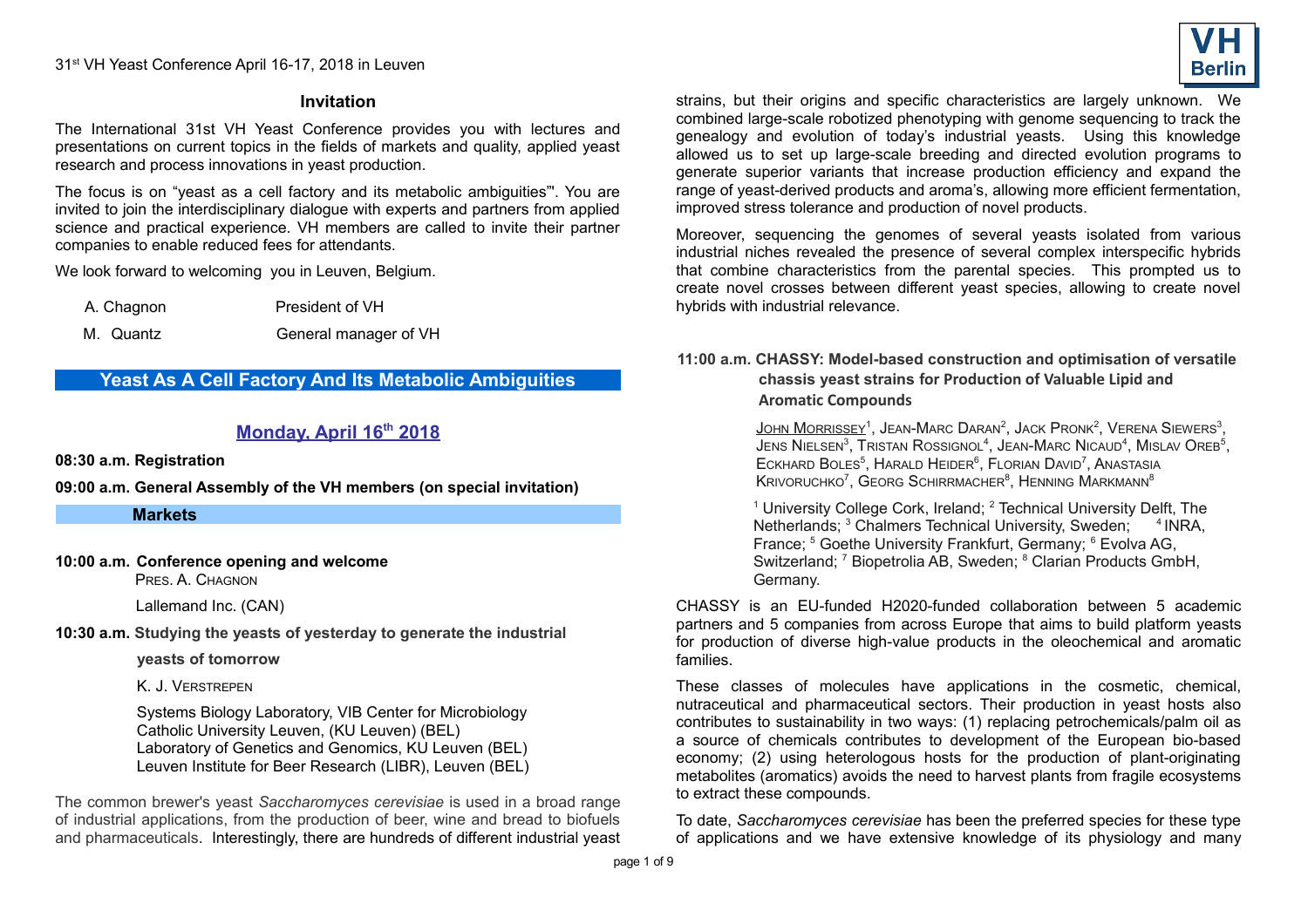relevant synthetic biology tools. Even in this species, however, it has been challenging to move from proof-of-principle experiments to industrial application.

CHASSY will address this gap in *S. cerevisiae* and will also broaden our knowledge of the central metabolism and compatibility of molecular tools for two other yeast species, *Kluyveromyces marxianus* and *Yarrowia lipolytica*.

The aim is to build robust, efficient, genetically accessible chassis strains of each of the three species that can be used in the production of high value compounds.

The scientific goals will be achieved by integrating the knowledge gained from systems biology with the engineering tools of synthetic biology, leading to redesign of metabolic pathways in the different yeast species. These redesigned strains, or "chassis", will have optimised levels of core precursors and thus the capacity to act as flexible hosts for biosynthesis of a wide variety of commerciallyvaluable metabolites. The focus in the initial phase of the project has been on developing the synthetic biology tools to engineer these yeasts and on improving genome-scale models.

The presentation will describe the context for the project, highlight some of its early successes, and explain the general strategies being implemented to achieve the project goals.

### **11:30 a.m. AIF/IGFproject: Upcycling of cropped brewer's yeast production**

 **of functional cell wall fragments (YCW)**

M. FIGENEELD

Technical University Munich (GER)

Yeast is a major by-product of the brewing industry. Most of it is used as food additive for monogatric and only a small part is used as dietry supplement or yeast extract production. Due to the complex mixture of different molecular groups such as proteins and various polysaccharides, yeast cell walls meet the requirements as encapsulation material for use in the food industry. Because of their antioxidant properties, bioactive substances such as omega-3 fatty acids, carotenoids, anthocyanins or phytosterols are currently in the focus of food industries. By use of carbohydrate-based hydrocolloids like alginate or gummi arabicum these bioactive substances have been successfully encapsulated. This process improved their bioavailability significantly. The upcycling of brewer's waste yeast to a high-quality encapsulation material for food and non-food industry has a great potential for increasing the value of breweries.

To use the brewer's waste yeast, a method for removing the bitter substances from the yeast cell must first be developed. This is necessary because waste yeast is in contact with different by-products (e.g., hop bittering, residual ethanol) from wort production and alcoholic fermentation. Therefore,the bitterness must be reduced by a cleaning process below a sensory level to have no influence on later

food products. In previous methods, this has been done in the context of the production of yeast extract or yeast protein recovery. These approaches purify the yeast cells at high temperatures (45 °C – 50  $\degree$  C) and alkaline pH-value, which both stress the yeast cell wall and the environment, and are not energetically economical. These methods do not go easy on the structure and affect the functionality of the yeast cell walls. The challenge is to develop a gentle purification of the yeast cells, which should also be efficient in terms of environmental impact and the cost of energy. Subsequently, the purified yeast cells should be broken up and the resulting fragments examined for their suitability for encapsulation.

### **12:00 a.m. Short poster presentations**

*Poster 1: Production of muconic acid and protocatechuate from lignocellulose feedstock*

T. NICOLAÏ, M.R. FOULQUIÉ MORENO, J. M. THEVELEIN

University of Leuven, Laboratory of Molecular Cell Biology, VIB Center for Microbiology, GlobalYeast NV, Leuven-Heverlee, (BEL)

Development of sustainable processes to produce bio-based compounds is urgently required because of environmental problems caused by utilization of depleting fossil resources. Converting saccharomyces cerevisiae into microbial cell factories by engineering new metabolic pathways facilitates the establishment of a renewable bio-based industry. Muconic acid serves as an interesting platform chemical for the production of several bio-polymers, such as polyurethane, nylon and polyethylene terephthalate. In the past, saccharomyces cerevisiae has been tailored for the production of muconic acid by expression of a heterologous pathway consisting of three different genes. as such, dihydroshikimate (dhs), an intermediate of the shikimate pathway, is converted into muconic acid.

We are applying a similar strategy using an industrial pentose-utilizing s. cerevisiae strain and achieved initial maximum titers of 15 mg/l muconic acid with the intermediate protocatechuate (pca) accumulating. however, as expected, the majority of the glycolytic flux was still directed towards ethanol, which confirms the need of disrupting pyruvate decarboxylase activity by obtaining the triple knock-

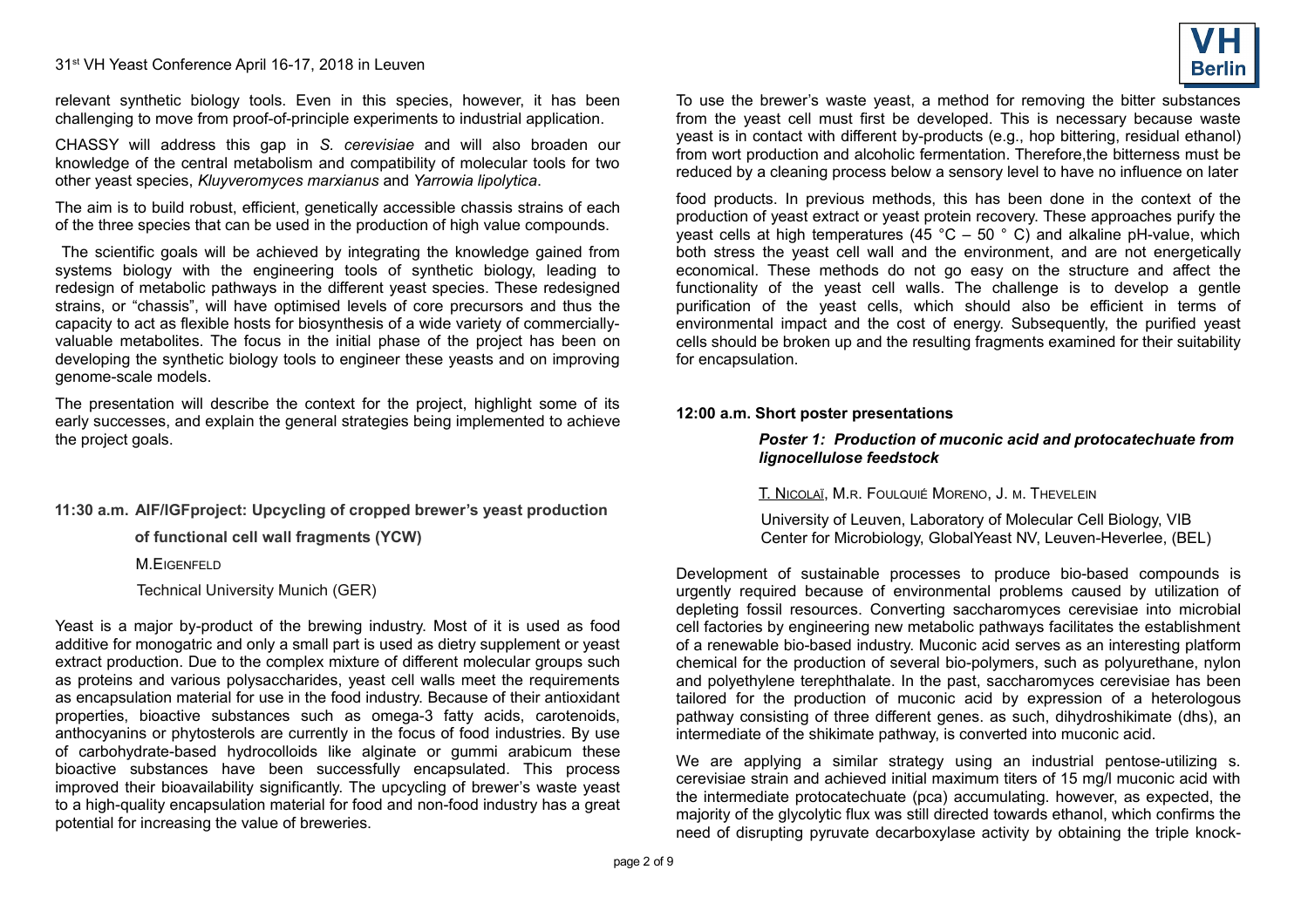out mutant for pdc1, pdc5 and pdc6. the pdc negative strain cannot grow with glucose as sole carbon source. It requires a partial deletion in mth1 to ensure production of cytosolic acetyl-coa and, therefore, to restore growth on glucose. Initial results with this modified strain show higher amounts of muconic acid with lower carbon loss towards ethanol production. Moreover, our results indicate that high titers of pca production is achievable, which could be an interesting alternative end product with industrial applications.

#### *Poster 2: Current research for the production of Kombucha starter cultures*

M. SCHMACHT, S. MALCHOW, H. WOEST, M. HAGEBÖCK, M. SENZ

Research and Teaching Institute for Brewing in Berlin (VLB), (GER)

There is a wide range of traditional fermented food and beverages that are produced by a multipart interaction of mixed culture of bacteria and yeast. Thereby the microbial metabolites often contribute to the preservation, flavor development and characteristic texture of the product. One such product is Kombucha, an acidic and healthy beverage that is the result of a well-matched coculture fermentation process. Traditionally, Kombucha is produced by inoculation of sweetened tea with a certain amount of mostly unknown symbiotic culture of acid producing bacteria and yeast (SCOBY) that are associated with a characteristic cellulose matrix, the so called mother.

For industrial production, an adequate process control, including the exact knowledge of used microorganisms as well as reproducibility, is crucial. Therefore the usage of known starter cultures is prior art for many producers. While the provision of fresh cultures is established, the production of adequate dried starters is still challenging due to poor stability of the cultures during preparation. This contribution shows current investigations and developments at the VLB Berlin for the production and application of different Kombucha starter culture preparations. Thereby, the up- and downstream processing as well as the final application is taken into consideration.

> *Poster 3: Origins, diversity and evolution of industrial Saccharomyces interspecific hybrids*

E. B. GALLONE

Vlaams Instituut voor Biotechnologie (VIB) (BEL)



Interspecific hybridization is now recognized as a common phenomenon across the tree of life. The *Saccharomyces* species complex includes a group of closely related species able to cross and form hybrids that contain genomic contributions from two or multiple *Saccharomyces* species. Hybridization is thought to be a fast route to the development of new phenotypes by bridging together divergent genetic combinations in one genome and by inducing profound changes in the genomic structure. Despite a rapidly increasing body of work revealing how frequent *Saccharomyces* hybrids are, we still know relatively little about their origin and diversity.

We isolated a collection of more than >200 hundred yeasts from different environments (beer/brewery, wine, bread, bioethanol, sake, cider etc.) and by combining whole-genome-sequencing and high-throughput phenotyping we identified and characterised around 60 *Saccharomyces* interspecific hybrids with different combinations of Saccharomyces parental species. We show that the formation of these hybrids happened within the industrial environment and is niche-specific: beer and wine hybrids have different origins. We also describe how hybridization induced severe aneuploidies, chromosomal rearrangements and chimerisation between the sub-genomes, often unique to each hybrid combination and environment. Together these results shed a light on the diversity and evolution of Saccharomyces hybrids. on the "gas retention capacity" in doughs.

A variety of flours as well as yeasts with different raising power were kneaded in a measuring kneader and industrial kneaders, producing different dough elasticities and dough inflation behaviour.

It turns out that RPP measurements may be also useful to determine the dough elasticity as part of flour dough rheology measurements.

> *Poster 4: Monitoring the changes on the physiology of Saccharomyces cerevisiae during aerobic detoxification of common inhibitors found in biomass hydrolysate: a single cell analysis approach (MPFC)*

CABANEROS LOPEZ P.

PROSYS, Technical University of Denmark

The inhibitors generated during the pretreatment of lignocellulocic biomass reduce the performance of yeast to produce 2G bioethanol. In this context, several studies reported that adaptation of the cell culture during the propagation step results in significant improvements in the ethanol production [1].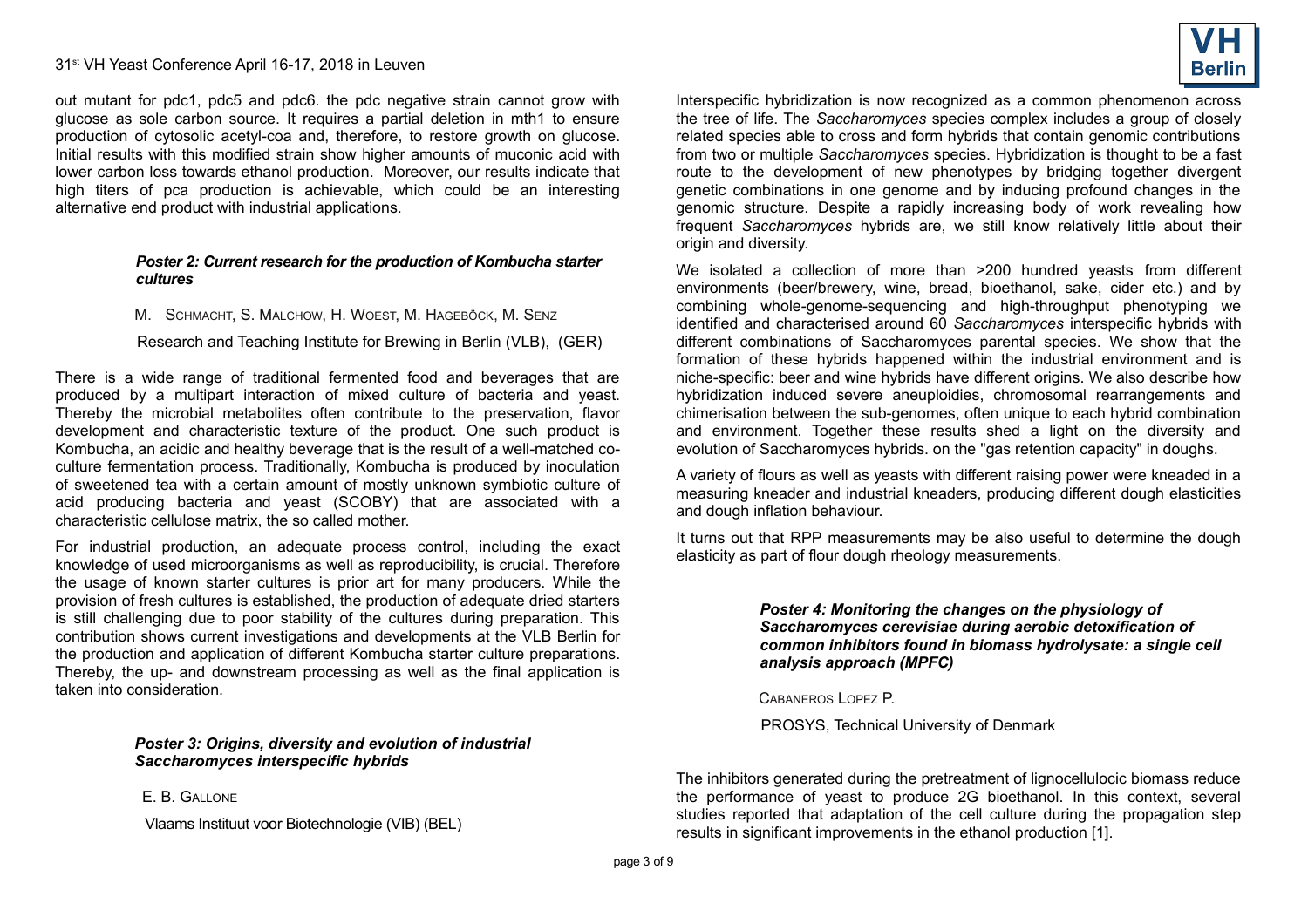In this study, multi-parametric flow cytometry (MPFC) was used to study the changes in the physiology of *Saccharomyces cerevisiae* during fermentation containing different combinations of common inhibitors found in biomass hydrolysate (vanillin, furfural and acetic acid). Measurements of the cytosolic ROS concentration, membrane potential and membrane permeability were used to assess the physiological state of the cells during the adaptation process. The results showed that the presence of inhibitors results in long lag-phases characterized by high concentration of ROS compounds and low membrane potentials (corresponding to detoxification processes). Only cases with combinations of inhibitors resulted in premature loss of cell viability. MPFC is then applied to determine the effects of the aerobic capacity and of growth phase on the capacity of *S. cerevisiae* to adapt to hydrolysate. Seed cultures are propagated in high and low aerobic conditions and inoculated, at middle exponential and stationary phases, in a synthetic media simulating hydrolysate. The physiology of yeast is periodically followed with MPFC for a period of  $3 - 6$ days.

MPFC was first used to understand the adaptation of yeast to biomass hydrolysate, and then applied to assess the effect of aerobic capacity and growth phase on the capacity of adaptation of yeast.

#### **Poster 5 : "Rapid Detection of Living Cell Count in Granulated** *Dry Yeast Using NIR-Spectroscopy*

S. LIEBOLD, O. SCHEWTSCHENKO, F. MEUCHE

fzmb GmbH – Forschungszentrum für Medizintechnik und Biotechnologie

L. FRIEDRICH,

Glatt Ingenieurtechnik GmbH

The detection of living cell count is one of the most time-consuming and costly methods for analyzing yeast. The NIR-spectroscopy could be a rapid nondestructive method for analyzing this parameter. This is a feasibility study in using NIR-spectroscopy to determine the CFU/g (colony-forming units per gram) in granulated yeast.

A total of 80 samples of granulated yeast, produced in a vacuum fluidized bed dryer, were measured. Diffuse reflectance spectra using an FT-NIR-spectrometer were measured in a spectral range of  $10,000 - 3,800 \text{cm}^{-1}$  [950 – 2,650 nm]. The living cell count was analyzed for each sample using classic microbiological



methods. The range of values was between 2.9 x  $10^4$  and 2.5 x  $10^{10}$  CFU/g.

NIR spectra and lab results were used for calibration development. Several preprocessing steps were applied to the spectra in order to remove influences of particle size and packing factor. A PLS-algorithm was used for regression and a cross validation was carried out. A chemometric model with an RMScross = 1.23x10<sup>9</sup> CFU/g, an  $R^2$  = 96.1 as well as an RPD = 5.07 could be developed. This study demonstrates, that NIR-spectroscopy could be an useful tool to detect the living cell count in granulated yeast in a very fast and simple way.

### *Poster 6 : ""Engineering the yeast CB1 for xylose utilization to produce fuels and chemicals"*

M. MATTHLIS Cargill Europe (BEL) t.b.d

**12:30 p.m. Lunch break**

#### **Analytics/ Quality**

#### **02:00 p.m. Online cell density meausrement improves process insight in yeast fermentation**

M.FRANK

Hamilton (CHE)

Process reproducibility is the key parameter to maintain stable yields. Missing the optimal time for inoculation of the fermentation or the perfect induction time has significant effect on product quantity and quality. Therefore real-time measurements of the cell density and implementing control strategies based on this information is of great importance. Currently the most common methods for online control of biological processes are pH and dissolved oxygen measurements but they provide only limited information. The measurement of the cell density is still done by time consuming offline measurements so critical events to define control strategies might be missed.The benefit of using online monitoring of the cell density could be proven in different applications and will be in the focus of the talk.

#### **02:30 p.m. In situ microscopy for the real-time monitoring of budding yeast cultivations**

A. MARBÀ-ARDÉBOL, P. NEUBAUER, S. JUNNE, Technical University Berlin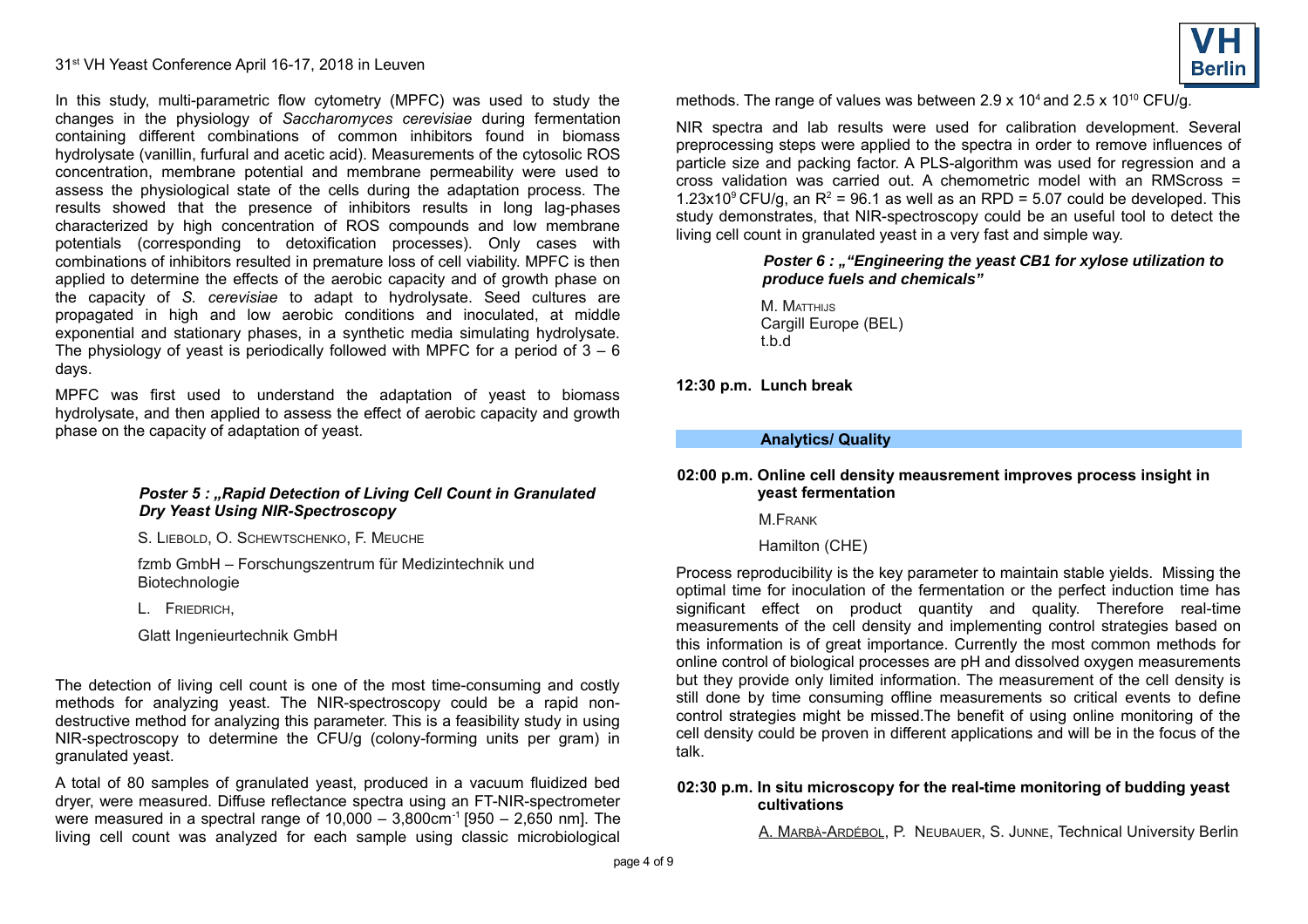(GER),

J. EMMERICH

SOPAT GmbH (GER)

Morphology of cells is altered by environmental stress, as it appears e.g. in largescale production [1]. Among techniques, which are able to capture morphologic features of cells promptly, automated imaging technologies are promising, as they provide further information beyond the size about cellular structures, shape or cell aggregation. In situ photo-optical microscopy (ISM) and holographic digital microscopy (DHM) were used in this study to measure single-cell morphological dynamics of single budding yeast Saccharomyces cerevisiae in suspension.

Multi-compartment scale-down reactors were applied for studying the influence of gradients, as they appear in large scale, on the morphological heterogeneity of these yeast cultures [2]. Namely oxygen oscillating conditions, as they occur in aerated large-scale nutrient-limited fed-batch cultivations. The exposure time to oxygen limitation was critical, which was measured by an increment of cell heterogeneity by means of DHM.

Maturation of the yeast became trackable at the single-cell level when ISM was applied. The detection was achieved by coupling the microscopy with an automated image recognition based on neural networks. According to the relation of budding and total cells (budding index), a distinction was feasible between growth stages of a batch cultivation. The single-cell size distribution got narrower during the growth phase, so the population homogeneity increased. Under glucose starvation, the percentage of non-budding cells remain constant due to a reduced bud formation. It was demonstrated that morphologic population heterogeneity was accessible, as well as useful to predict growth and metabolic activity.

The possibility to monitor changes in cell morphology directly on line enables to gain new parameters for monitoring and control, in process development as well as in production scale.

### *03:00 p.m. Yeast based strategies to reduce FODMAP levels in whole*

### *wheat bread*

N.STRUYF, J. VERSPREETA, K. J. VERSTREPEN, C. M. COURTINA (BEL)

Laboratory of Food Chemistry and Biochemistry, and Leuven Food Science and Nutrition Research Centre (LfoRCe) KU Leuven (BEL)

VIB Laboratory for Systems Biology & CMPG Laboratory for Genetics



### and Genomics (BEL)

The presence of FODMAPS (Fermentable Oligosaccharides, Disaccharides, Monosaccharides and Polyols) in the diet is said to cause negative health effects for people suffering from irritable bowel syndrome (IBS). As wheat fructans are a major source of FODMAPs in the Western diet, wheat breads with reduced fructan levels can offer beneficial health effects for IBS patients. Several studies already showed that 50 to 80% of the fructans present in wheat whole meal are degraded during bread making by yeast invertase. Despite this degradation, wheat and rye breads generally contain FODMAP levels that are above the cut-off value for inducing symptoms in IBS patients.

Therefore, different strategies were developed to enhance fructan degradation during bread making using yeast-based strategies. In a first set-up, the extent of fructan degradation by different Saccharomyces cerevisiae strains during wheat whole meal dough fermentation was studied. The results revealed that fructan degradation is yeast dependent and linked with the industrial use of the yeast strains. Additionally, it was shown that the extent of fructan degradation is dependent on fermentation time and yeast dosage. In a second set-up, the fructan degrading capacity of other yeast species was analyzed. Inulinase-secreting Kluyveromyces marxianus strains degraded the fructans in wheat whole meal for more than 90% during fermentation, resulting in fructan levels of <0.2% dm in the final bread. As K. marxianus strains generally cannot ferment maltose, the main sugar in lean dough, alternative sugar sources have to be included in the bread making recipe to ensure sufficient production of CO2.

Another option is to use mixed cultures of S. cerevisiae and K. marxianus, which was shown to be an efficient way to ensure optimal production of CO2 and enhancement of fructan degradation. Different volatile aroma compounds were produced in significantly different levels when K. marxianus was used as starter culture compared with the conventional S. cerevisiae bakery strain. These differences were, however, not detected when sensory analysis of the crumb was performed, probably because of evaporation of aroma compounds during the baking phase of bread making. To conclude, this study revealed that fructan degradation can be enhanced by either using alternative yeast strains/species or by altering process parameters during bread making. Breads that are low in fructans, and hence in FODMAPS, can be beneficial for people suffering from IBS.

### **03:30 P.M. Coffee Break**

## **Applied Research**

**04:00 p.m. Computational modelling of protein constraints in yeast cell**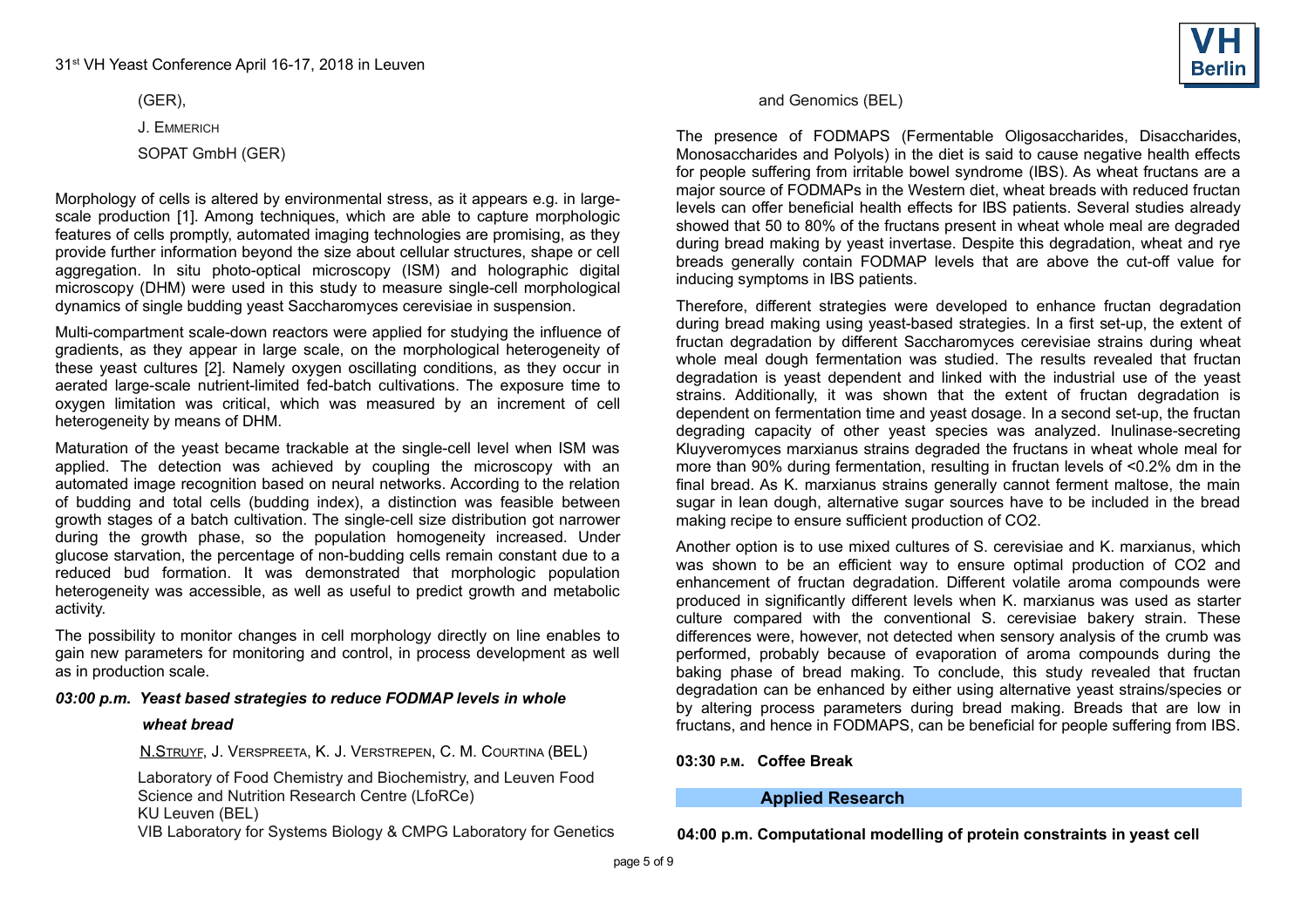#### **factories**

 E. KERKHOVEN Chalmers (SWE)

Yeasts such as Saccharomyces cerevisiae can function as microbial cell factories for the synthesis of a wide range of products. However, genome editing is often required to e.g. engineer a novel biosynthetic pathway or increase productivity. The identification of targets for genome editing has benefited from the use of genome-scale in silico models of metabolism. These models (or GEMs) aim to describe the complete metabolic network that is present in the cell, and GEMs can be used for a variety of different analysis, including the prediction of internal metabolic fluxes and as scaffold for multi-omics data analysis.

GEMs have indeed successfully predicted genome editing targets for increased productivity, however, one of the shortcomings of classic GEMs is that they do not consider that a cell has a limited protein capacity that can be allocated to perform metabolic tasks, while each protein further limited by their catalytic efficiency. In our research group, we have developed a novel modelling toolbox called GECKO, for Genome-scale model to account for Enzyme Constraints, using Kinetics and Omics. Application of this approach to S. cerevisiae resulted in an enzyme constrained model, ecYeast7, that is now able to accurately predict e.g. the Crabtree effect, growth rates on various carbon sources, and more realistic production envelopes. Inclusion of omics data can subsequently be used to identify potential targets for genome editing.

- **04:30 p.m.. End of Monday lecture sessions**
- **05:30 p.m. Alternative 1: Tour: history of Begijnhof and KU Leuven, Short beer tasting stop, starting point: reception Faculty Club**
- **05:15 p.m. Alternative 2: AB InBev Brewery visit with beer tasting, starting point: bus in front of Begijnhof Hotel**
- **07:30 p.m. Conference dinner at restaurant "de klimop leuven" and convivial evening (until 11: 00 p.m.)**
- **10:30 p.m. Bus returns to hotels (second bus shuttle 11:00 p.m.)**

# **Tuesday, April 17th 2018**

**Applied Research**



#### **9:00 a.m. Engineering efficient yeast-based cell factories**

PETRI-JAAN LAHTVEE Institute of Technology, University of Tartu, (Est)

Yeast is extensively used in various biotechnological processes with the global market reaching yearly into billions of dollars. However, to make bioprocesses more cost-efficient and more generally applied by industries, challenges to create a well-performing cell factory with increased production of precursor molecules and robustness towards stress factors must be addressed. We have focused on various aspects to make cells energetically more efficient and have dedicated to create synthetic switches to control these changes metabolically. Protein synthesis has shown to be the most energy consuming process in proliferating cells and, therefore, understanding what controls protein abundances and what are the most efficient ways to regulate it represent critical questions in biology and biotechnology.

I am going to present two case-studies, wherein the first one, we have quantified all the transcript and protein abundances in the cell under various environmental stress conditions and applied machine learning algorithms to understand which parameters control the protein abundances and resulting metabolic fluxes the most.

In the second case-study, we have focused on the protein turnover measurements and quantified protein turnover under a number of environmental conditions to understand what causes the differences in turnover rates, responsible for more than 15% increase in cellular efficiency.

The present dataset provides more than 250,000 quantitative data points on yeast metabolism and, therefore, represents a significant expansion of the current resources for future systems biology studies to improve the efficiency of yeastbased cell factories.

#### **09:30 a.m. Superior industrial yeast strains for efficient conversion of Lignocellulosic biomass into bioethanol**

 J.M. THEVELEIN, M.R. FOULQUIÉ-MORENO, M. DEMEKE, S. SWINNEN, A. GOOVAERTS, E. BELO, M. STOJILJKOVIC, Q. DEPARIS, P. VANDECRUYS, A. CLAES, T. NICOLAÏ, S. VARGHESE, G. VANMARCKE

University of Leuven, Laboratory of Molecular Cell Biology VIB Center for Microbiology GlobalYeast NV, Leuven-Heverlee, (BEL)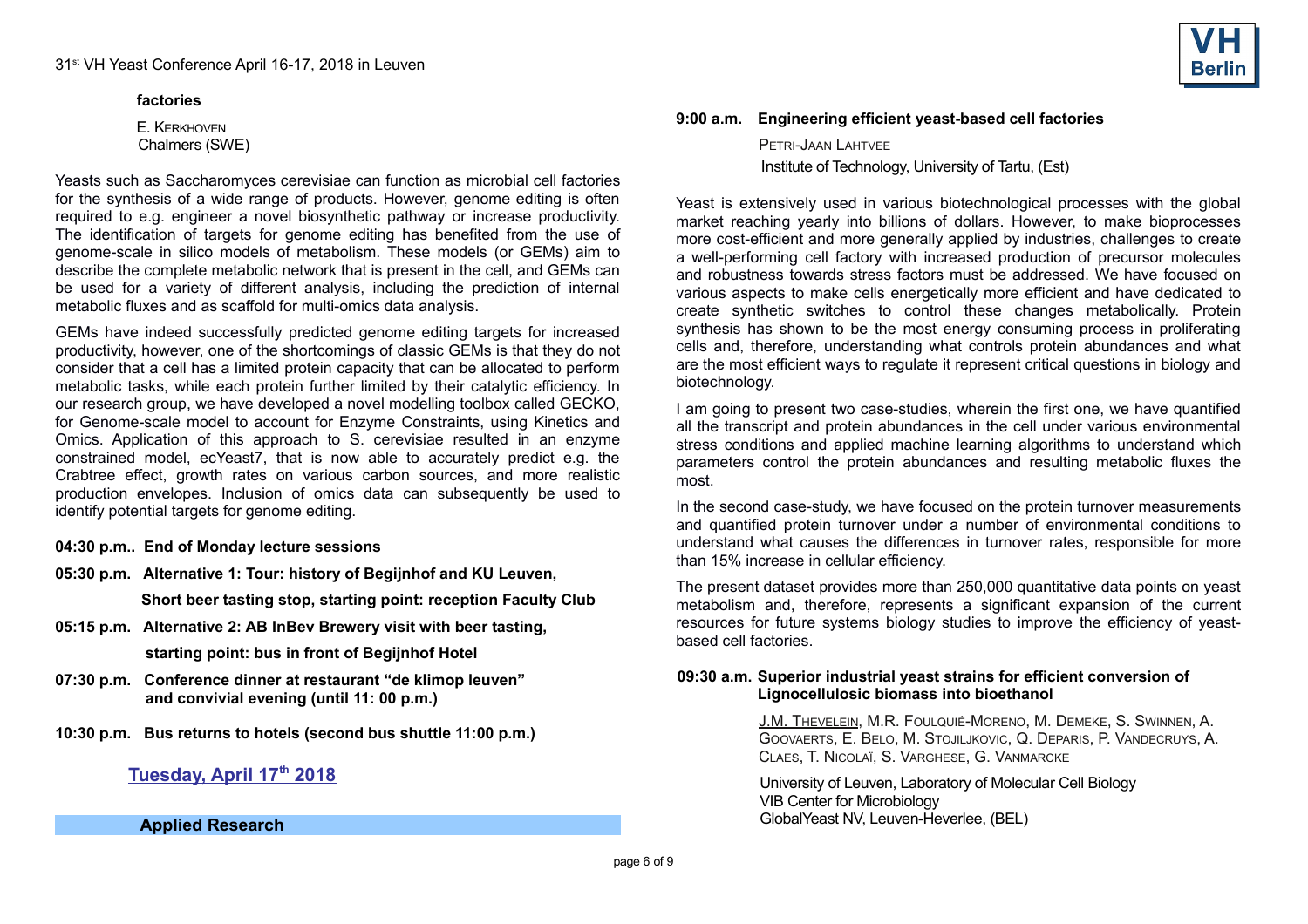The development of a new industry capable of producing biofuels and highervalue chemicals from waste streams and energy crops is essential for the transition from the unsustainable petroleum-based economy to the sustainable bio-based economy, but it is facing many challenges. The pretreatment and enzymatic hydrolysis of lignocellulosic biomass releases fermentable sugars with a quite satisfactory yield but also produces very high levels of fermentation inhibitors. The fermentable sugars include up to 35% xylose.

We have engineered bacterial xylose isomerases into a very robust industrial yeast strain used for first-generation bioethanol production with starch-derived fermentable sugars. The xylose fermentation rate was further enhanced continuously and very strongly by mutagenesis, evolutionary adaptation, genome shuffling and rational genetic engineering. The latter has been performed using superior alleles identified by polygenic analysis of complex yeast traits important for fermentation performance in lignocellulosic hydrolysates. These traits include tolerance to inhibitors like acetic acid, furfural and hydroxymethyl furfural, xylose fermentation capacity, ethanol tolerance, thermotolerance, etc.

Screening of our strain collection identified strains with superior characteristics for these traits and QTL mapping by pooled-segregant whole-genome sequence analysis followed by reciprocal hemizygosity analysis were performed to identify the responsible causative alleles. These superior alleles are then used for sitespecific genetic engineering of the second-generation bioethanol strain to further improve the traits-of-interest, with minimal risk of negatively affecting other traits important for industrial application.

This combination of diverse methodologies has resulted in very robust industrial yeast strains able to ferment all glucose and xylose in concentrated, undetoxified lignocellulose hydrolysates within 48 h, routinely reaching ethanol titers higher than 5%. Hence, these strains are ready for successful application in the secondgeneration bioethanol industry. Future improvements of the second-generation bioethanol process might be obtained by optimizing the yeast for simultaneous saccharification and fermentation, and by expressing secreted lignocellulolytic enzymes in the yeast to reduce the high enzyme cost in the enzymatic hydrolysis process.

#### **10:00 a.m. The synergy of rational design, natural genetic variation and evolutionary engineering in a high throughput biological foundry for industrial yeast strain improvement**

 D. THOMPSON, S. SRIKRISHNAN, S. AGARWALA, J.WANG, B. RENDA, T. CURRAN, P. RAHDA, N. REPPAS, N. MAHESHRI

Ginkgo Bioworks (USA)

Ginkgo Bioworks is the organism company. We design custom microbes (including yeast strains) for customers across multiple markets. In biological engineering, living organisms are the factories that build new products. Designing the best organisms requires a different sort of factory, one where we combine state of the art methods in genetics, synthetic and systems biology with the best tools in automation and software to do biological engineering at scale. Bioworks1 was the world's first organism foundry, where engineers are prototyping thousands of biological designs. We have since built Bioworks 2 and 3 that greatly increases our capacity to breed, phenotype and genotype microbes in high throughput at increasingly lower costs.

We will describe the suite of transcriptomic, proteomic, and metabolomic pipelines developed in our foundries, and how they can be employed to characterize the natural genetic variation in diverse strains to select those with improved performance and yield in industrial fermentations. In some cases, we go further and identify the genetic determinants underlying the desired traits using the principles of quantitative trait mapping.

Finally, we will discuss the power of generating further diversity from natural genetic variation by leveraging a high-throughput breeding pipeline and/or directed evolution approaches, in context of a few examples. This enables us to rapidly generate improved yeast strains for a variety of applications in industries based on fermentation, including distilling, brewing, wine making, and baking.

### **10:30 a.m. Synthetic Transcription Amplifier System for Orthogonal Control of Gene Expression in Saccharomyces cerevisiae**

M.PENTTILÄ & D. MOJZITA, A. RANTASALO, J. KUIVANEN, J. JÄNTTI

Technical Research Center of Finland (FIN)

Sustainable production of chemicals, materials and pharmaceuticals is increasingly performed by genetically engineered cell factories. In order to obtain highest possible overall efficiencies and controllable production, it is important to have tools that enable orthogonal expression of the target genes, i.e. expression that is not impaired by host regulation and physiology or external culture conditions.

We have developed a synthetic expression system (SES) that consists of synthetic transcription factors and promoters, which enables tuneable expression at a range of expression levels. Furthermore, SES system works in a vast range of fungal hosts in addition to *S.cerevisiae*. The system is also extended to include synthetic repressors and promoter elements for repression of target genes.

A combination of the induction and repression elements to a bi-stable genetic circuit system was also constructed, which enables switching between expression and repression of alternative sets of pathway genes. Examples are given how the synthetic

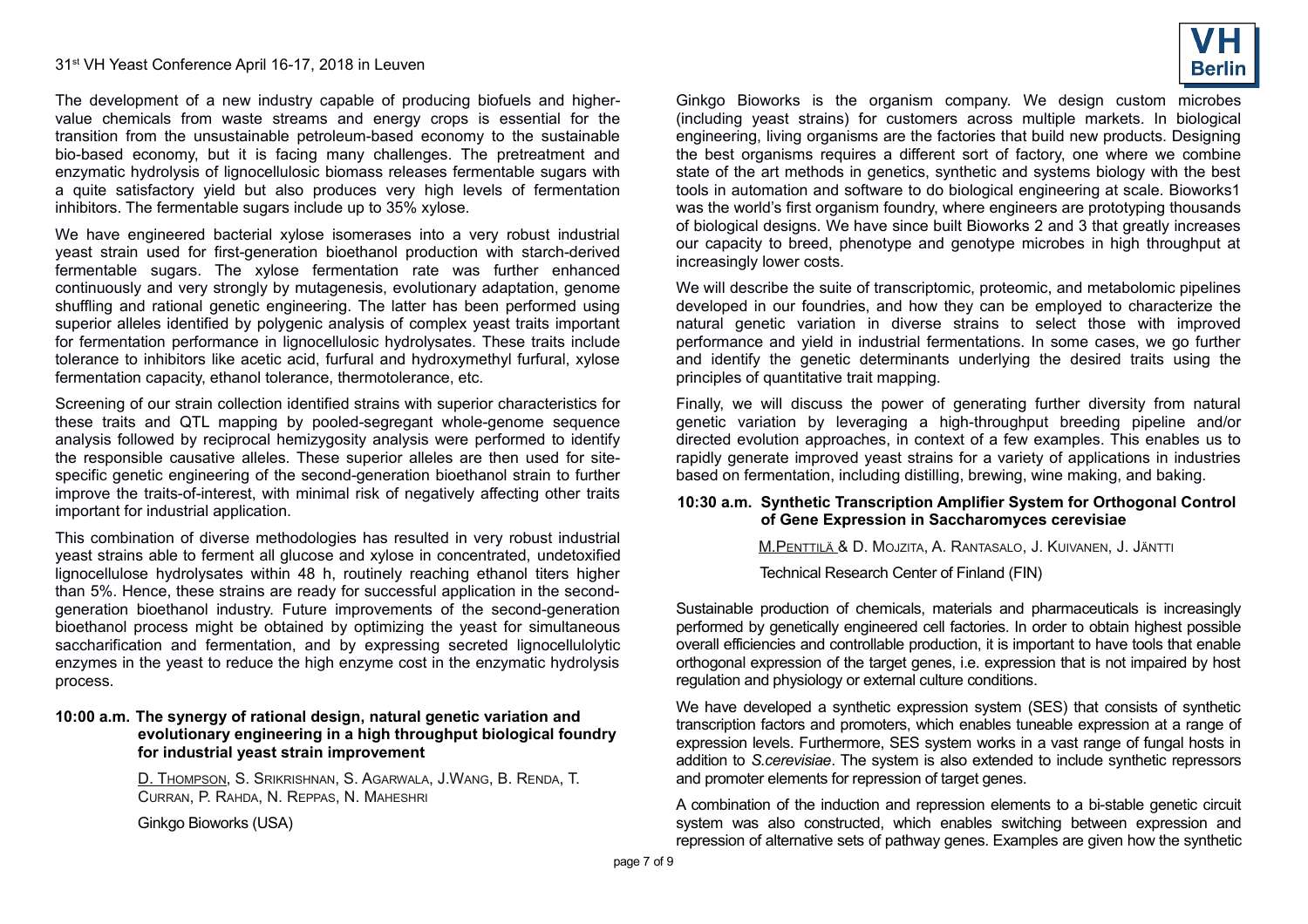expression system can be used for pathway engineering.

**11:00 a.m. Coffee break**

#### **Process**

11:30 a.m. E-bio Project "Yeast Scent" results: IMS / model predictive

## **control (MPC) fermentations**

S. WEGERHOFF AND S. ENGELL, Technical University Dortmund (GER)

Process Dynamics and Operation groups, Technical University Dortmund The yeast Saccharomyces cerevisiae is usually produced in a fed-batch reactor which is fed with molasses and oxygen as substrates. During the production process S. cerevisiae can switch to undesired ethanol production which is caused by the Crabtree effect or by an insufficient supply of oxygen which is especially a problem at the end of the production phase. The production of ethanol causes not only a reduced yield of biomass, with respect to the sugar fed to the reactor, also if the concentration of ethanol is greater than a tolerable range the batch produced cannot be sold.

During the industrial process usually only the concentration of ethanol is measured and the concentration of ethanol during the process is controlled by a PI or a PID controller which tries to follow a desired feed curve. In the case when ethanol is produced the controller decreases the feed rate such that the ethanol concentration declines until the concentration is shifted back to a tolerable range. This type of control strategy has the disadvantage that it feeds too less molasses to the reactor such that the growth potential of the cells is not exhausted which leads to an increased production time. Also it cannot react on changing environmental conditions or different substrates or yeast strains.

In this work a novel control strategy is presented which uses a mathematical model to control the process. The model-based control is extended by a state estimator which uses the model to estimate the unmeasured concentrations and to determine the current process phase. With the information of the current process phase and of all concentrations the model-based control is able to determine the optimal operating point at which the growth is at its maximum while no ethanol is produced. Also when the environmental conditions change or when different substrates or yeast strains are used the model-based control can still follow the optimal operation point that also under impending conditions the process can be finished.



The model-based control was tested in several fermentations in lab scale at the VH Berlin and it can be shown that the model based control can reduce the production time more than 20% compared with the classical control scheme which is applied in industry.

## **12:00 a.m. Looking at baker´s yeast fermentation through new glasses: The neglected potential of vinasse for biotechnological applications**

J. LISIČAR, M. SEDAGHATI, S. BARBE

Technische Hochschule Köln, Faculty of Applied Natural Sciences (GER)

Baker's yeast producers mostly concentrate their attention to the quality and quantity of biomass obtained after the fermentation. Looking at this process through another glasses (e.g. as a biochemist, an animal physiologist or a thermal engineer) leads to a different focus. In the present contribution, we demonstrate how this process can be regarded as an industrial approach for the production of invertase, one of the most significant technical enzymes used in food industry. Beet molasses is the main raw material used in the production of baker´s yeast and contains appreciable quantities of betaine, an important nutrition supplement used for animal feeding.

We confirmed that betaine is not being metabolized by S. cerevisiae during the fermentation, remains intact in the vinasse and can be easily recovered. The current demand for these two key molecules combined with the huge volumes of fermentation broth being processed during the industrial production of baker's yeast, strongly increases the neglected potential of vinasse. Furthermore, large amounts of low grade fermentation heat have to be continuously removed during this large scale aerobic bioprocess. State-of-the-art heat pumps combined with advanced PCM based energy storage constructions would allow for supplying a surrounding city with district heat.

# **12:30 a.m. Centrifugal separation as key technology in the fermentation industry**

A. PIEK , GEA Westfalia (GER)

Since the beginning of the last century centrifuges are used for separating biomass from fermentation broth

Different kind of centrifuges such as clarifying separators, nozzle separators and decanter centrifuges are the key technology for molasses treatment, which is used as raw material for the culture media, for separation and washing of the yeast after the fermentation process as well as for separation of yeast extract from the cell walls.

Modern centrifuges are working fully automated and continuous, are completely CIP